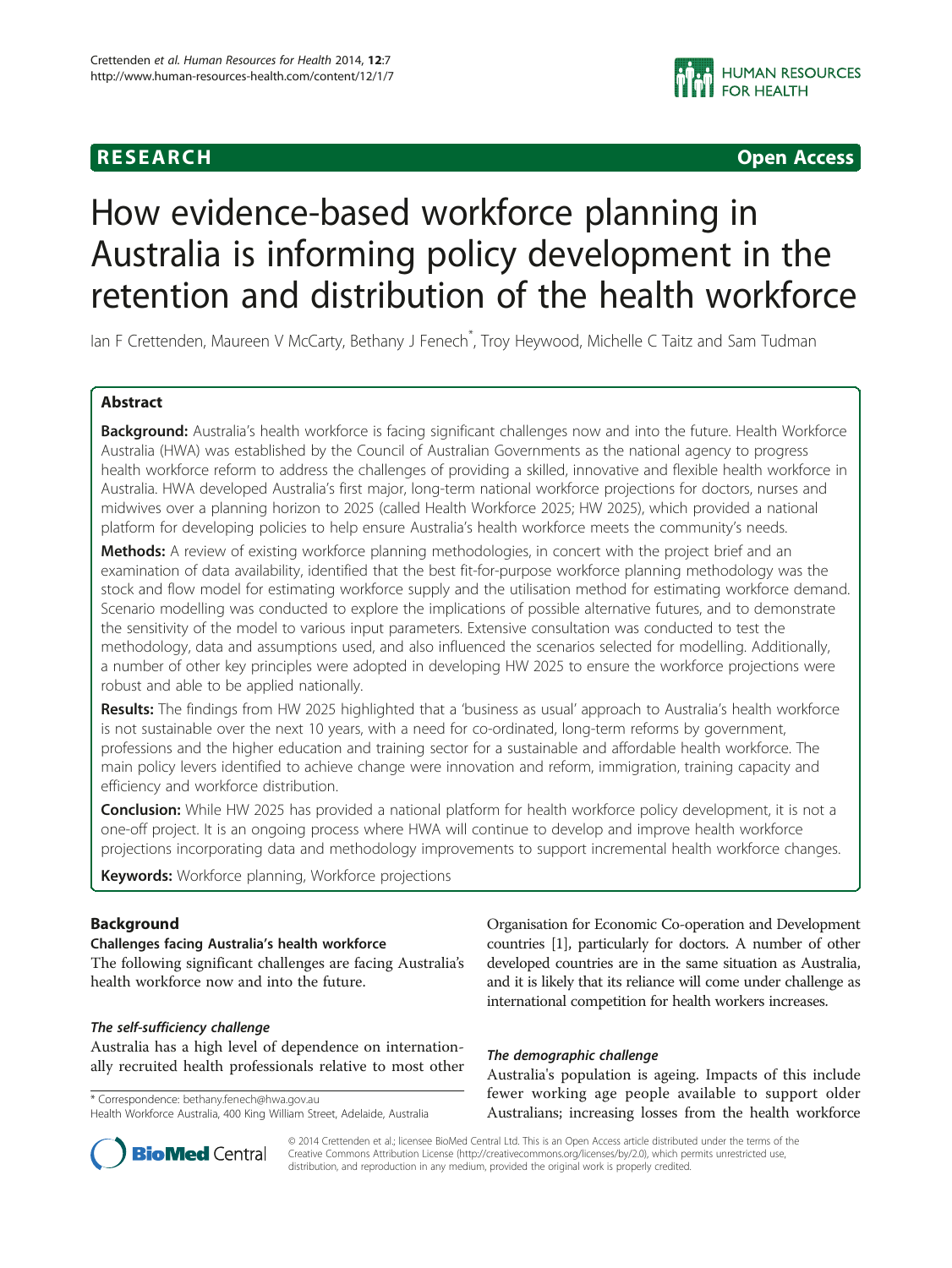as the current health workforce ages; a smaller pool of working age people from which we can draw our future health workforce; and a larger pool of older Australians who will consume more health care services. These challenges are compounded by the changing burden of disease in the community with an increasing prevalence of chronic conditions such as diabetes.

#### The cost challenge

Evidence suggests the health workforce accounts for approximately 70% of health care costs [\[2,3](#page-12-0)]. As demand for health services is expected to increase due to demographic changes, the cost of maintaining current levels of activity will increase - indicated by projections showing that Australian expenditure on health and residential aged care as a percentage of gross domestic product could rise from 9.3% in 2002/2003 to 12.4% by 2032/2033 [\[4](#page-12-0)].

## The co-ordination challenge

Australia's health care system, in a federated country<sup>a</sup>, is complex, with different levels of government responsible for funding, service provision and education and training, making it difficult to adopt a co-ordinated approach to planning for, and responding to, workforce issues.

# The distribution challenge

Australia is geographically vast, and access to health professionals, particularly in rural and remote areas, is a significant issue that will likely be exacerbated as the demographic challenges outlined above take effect in the future.

# The challenge of implementing workforce reform

Substantial barriers exist to implementing health workforce innovation or reform to improve workforce productivity, including the co-ordination challenge already highlighted, along with additional barriers such as legislation, organisation culture, resourcing, leadership and existing models of care and associated incentives.

# National health workforce planning and Health Workforce Australia

Many of the outlined challenges have existed for a number of years and, in recognition of this, health workforce planning has existed in Australia for many years. In 1995 the Australian Medical Workforce Advisory Committee (AMWAC) was established, to "assist with the development of a more strategic focus on medical workforce planning in Australia" [[5](#page-12-0)]. In 2000, the Australian Health Workforce Advisory Committee (AHWAC) was established to oversee national level, government initiated health workforce planning for the nursing, midwifery and allied health workforces. AMWAC and AHWAC ceased in June 2006; however, at the same time the Council of Australian Governments $\rm{^{b}}$  (COAG) agreed to a significant national health workforce reform package which included the establishment of the National Health Workforce Taskforce, which was a time-limited entity (ceasing on 30 June 2010). Each of these organisations carried out national health workforce planning. However the need to link higher education and workforce was recognised, and in 2008 COAG agreed to the National Partnership Agreement on Hospital and Health Reform. This acknowledged that a national, coordinated approach to health workforce reform was necessary with a particular focus on linking efforts of health and higher education sectors. Subsequently, Health Workforce Australia (HWA) was established as the national agency to progress health workforce reform and address the challenges of providing a skilled, innovative and flexible health workforce. HWA is an Australian Commonwealth statutory authority and reports to the Standing Council on Health $c$  (SCoH).

SCoH commissioned HWA to undertake a workforce planning exercise for doctors, nurses and midwives over a planning horizon to 2025. The objective was to present and measure possible future health workforce outcomes under a range of workforce planning scenarios, and was titled Health Workforce 2025 (HW 2025).

# Purpose of the Health Workforce 2025 project

The outlined challenges have substantial implications for the ability of Australia's health workforce to meet future health needs. The challenges are national in nature and so HW 2025 was primarily focussed at the national level. National planning allows a single, consistent approach to the management of the workforces. It is also only at the national level that questions of aggregate supply and demand can be separated from issues of allocation and distribution - the principal aim being to ensure an appropriate pool of professionals is available to meet aggregate demand.

By providing long-term, national workforce projections and presenting the best available planning information on Australia's future medical, nursing and midwifery workforces, the HW 2025 project provided a platform for nationwide discussions on future workforce policy and reform directions, to build a sustainable health workforce for Australia.

# Purpose of this paper

This paper demonstrates how evidence-based workforce planning is being used in Australia to inform effective policy development. It presents the methodologies and underlying principles used by HWA in the HW 2025 project, summary results of the workforce planning projections, and the actions being taken to respond to the findings of the workforce projections.

# Methods

Health workforce planning is conducted across many countries using different methodologies. Many workforce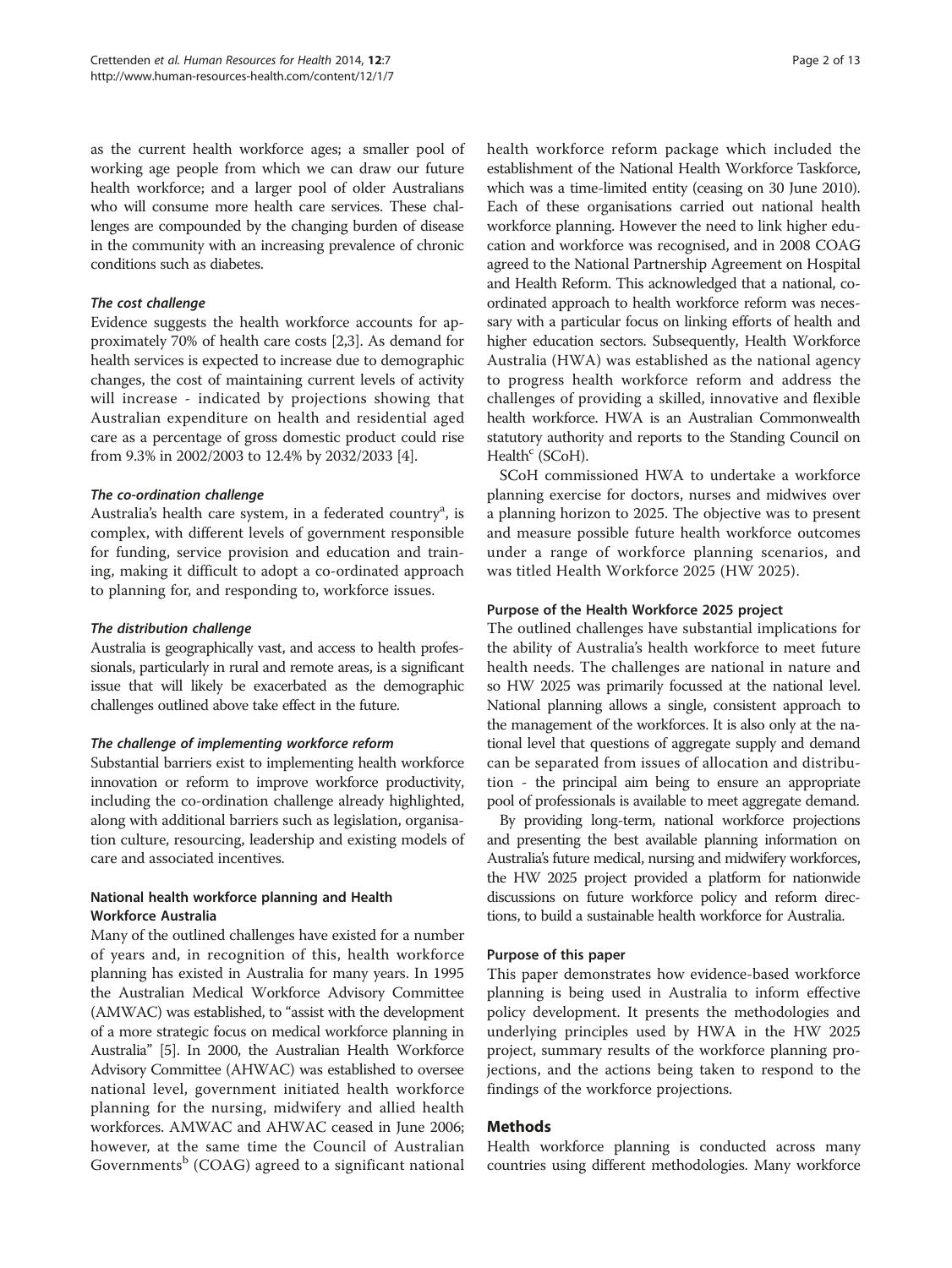planning models focus on using demographic trends to assess future supply and demand; others try to link health expenditure projections with health workforce projections; some take into account role extension and substitution; while others are trying to move beyond health service utilisation to needs-based models, as well as some examining multi-professional groups rather than professional groups in isolation [[6,7](#page-12-0)].

A review of existing workforce planning methodologies, in concert with the project brief to HWA (to undertake a workforce planning exercise for doctors, nurses and midwives to present and measure possible future health workforce outcomes under a range of workforce planning scenarios), and an examination of data availability, identified the methodology outlined below as the best fit-forpurpose for the HW 2025 project.

#### Estimating workforce supply

HW 2025 used a dynamic stock and flow model to estimate future workforce supply at a national level in Australia. The four key inputs in the HW 2025 dynamic stock and flow model were: 1) workforce stock (in 5-year age and gender cohorts); 2) domestic new entrants; 3) migration (permanent and temporary); and 4) net exits, which included all permanent and temporary flows out of the workforce.

In the stock and flow method, the number and characteristics of the current workforce (stock) are identified, along with the sources and number of workforce inflows and outflows. Trends or influences impacting on the stock and flows are also identified.

To project future supply, the initial workforce stock is moved forward based on expected inflows and outflows,

allowing for the impact of identified trends and influences on the stock.

In the dynamic stock and flow model, the effect of people ageing is also accounted for. The workforce stock is broken down into age and gender cohorts, and each cohort receives inflows not just from graduates and migration (external flows), but also from people moving from one age cohort into the next. Similarly, each age and gender cohort has exits applied - from people leaving the workforce altogether, as well as exits as a person moves into the next age cohort. This is an iterative calculation for each year over the projection period, and provides for a more realistic representation of labour market dynamics.

The stock and flow process is represented in Figure 1, where people entering and exiting the workforce (the flows) periodically adjust the initial number in the workforce stock to project future supply.

#### Estimating workforce demand

HWA employed the utilisation method to develop workforce demand projections. This approach measures expressed demand, and is based on service utilisation patterns as they currently exist. It makes no assumptions about potential demand, or unmet demand.

Service utilisation data were matched against age and gender cohorts and, once mapped, were projected against future demographic structures. Mapping service utilisation to age and gender cohorts captures changes in service utilisation associated with changes in population composition. For example, if a particular set of services is associated with 35- to 39-year-old females and their share of the

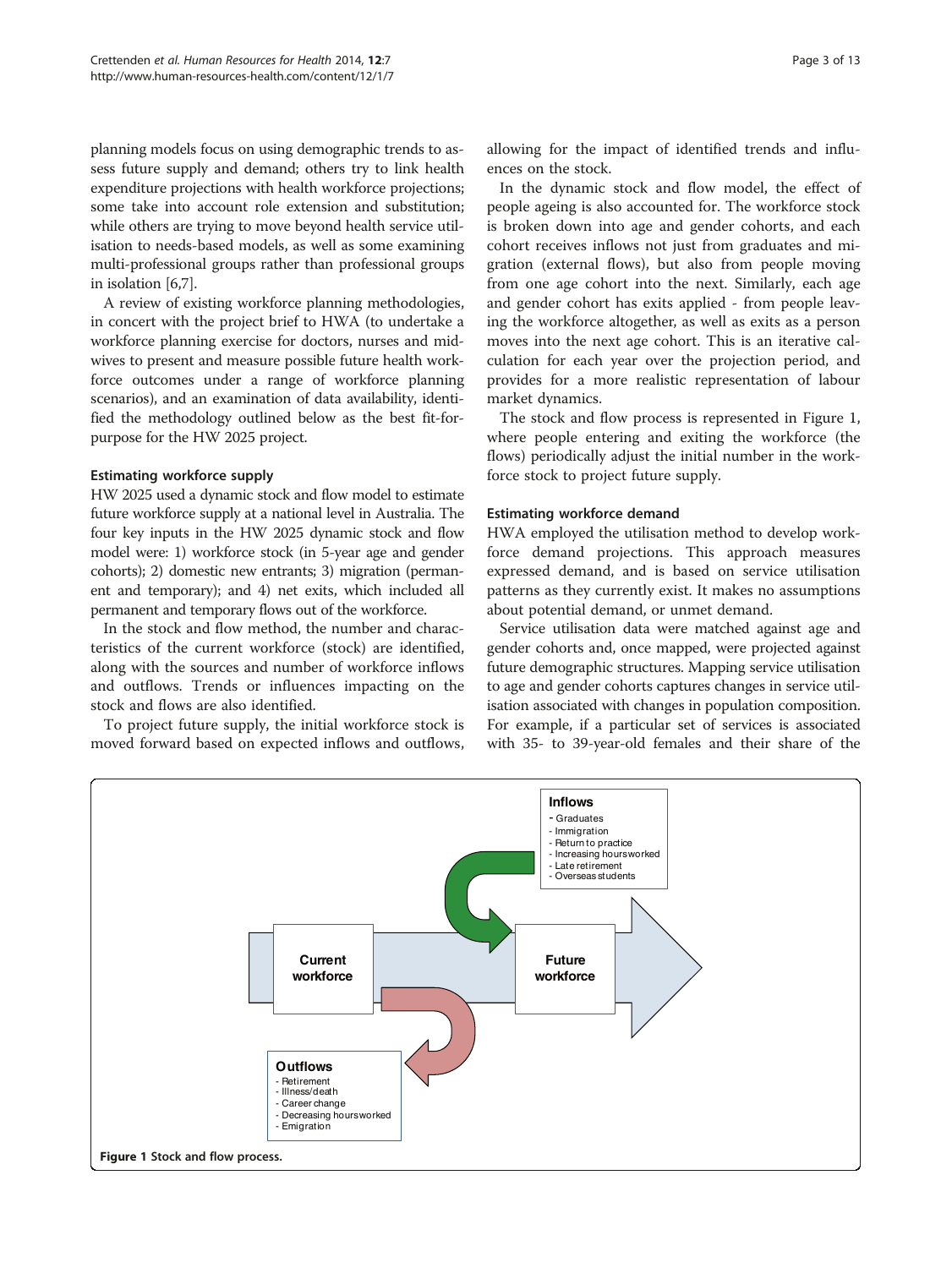<span id="page-3-0"></span>overall population increases, then demand for the workforces associated with the provision of those services will grow greater than the rate of the overall population.

In HW 2025, unique expressed demand growth rates were calculated for each medical specialty, nursing area of practice, and midwifery.

Key data sets used to generate the HW 2025 workforce supply and demand projections are presented in Table 1.

#### Scenario analysis

Scenario analysis was used to demonstrate the impact of potential policy options on future workforce supply and demand. The method used was to present a comparison scenario, where current trends in supply and expressed demand were assumed to continue into the future, and use this to compare with a range of alternative scenarios. Varying input parameters in the workforce projection

#### Table 1 Key national data sets/sources

| Variable                             | Data source                                                                        |  |  |  |
|--------------------------------------|------------------------------------------------------------------------------------|--|--|--|
| <b>Doctors</b>                       |                                                                                    |  |  |  |
| demographics                         | Workforce headcount/ AIHW medical labour force survey                              |  |  |  |
| Graduates                            | Medical Deans Australia and New Zealand                                            |  |  |  |
| Fellows                              | Medical colleges                                                                   |  |  |  |
| Immigration                          | Department of Immigration and Border<br>Protection                                 |  |  |  |
| Demand                               | Hospital separation statistics                                                     |  |  |  |
|                                      | Medicare utilisation statistics                                                    |  |  |  |
|                                      | Australia New Zealand Intensive Care Society                                       |  |  |  |
| <b>Nurses</b>                        |                                                                                    |  |  |  |
| Workforce headcount/<br>demographics | AIHW nursing and midwifery labour force survey                                     |  |  |  |
| Graduates                            | Department of Education (for registered nurses)<br>and NCVER (for enrolled nurses) |  |  |  |
| Immigration                          | Department of Immigration and Border Protection                                    |  |  |  |
| Demand                               | Hospital separation statistics                                                     |  |  |  |
|                                      | Community care places                                                              |  |  |  |
|                                      | Residential high care places                                                       |  |  |  |
|                                      | Home and community care data                                                       |  |  |  |
|                                      | Australia New Zealand Intensive Care Society                                       |  |  |  |
| <b>Midwives</b>                      |                                                                                    |  |  |  |
| demographics                         | Workforce headcount/ AIHW nursing and midwifery labour force survey                |  |  |  |
| Graduates                            | Department of Education                                                            |  |  |  |
| Immigration                          | Department of Immigration and Border Protection                                    |  |  |  |
| Demand                               | ABS Australian population projections series B                                     |  |  |  |

ABS, Australian Bureau of Statistics; AIHW, Australian Institute of Health and Welfare; NCVER, National Centre for Vocational Education Research.

model generated the alternative scenarios. The flow through effect to the future workforce was then measured through the impact relative to the comparison scenario. The alternative planning scenarios were categorised according to the policy options they fit within, and included the following. (Not all scenarios that were modelled are listed in this article. Full details of all scenarios are contained in the HW 2025 suite of publications.)

#### Innovation and reform scenarios

Productivity scenario The demand for the workforce was reduced at a notional rate of 5% over the projection period, to illustrate productivity improvements through reforms including changed skill mix, changing models of care, technological change or other reforms.

Low demand scenario The demand for the workforce was reduced by a notional value of two percentage points.

Workforce retention scenario (nurses only) The supply of the nursing workforce was increased through improvements in the nursing retention rate.

#### Immigration scenarios

Medium and high self-sufficiency scenarios Immigration was progressively reduced to 50% and 95% of starting levels, respectively, to show the relative reliance of the workforce on international health professionals.

## Other impact scenarios

High demand scenario The demand for the workforce was increased by a notional value of two percentage points.

Capped working hours scenario (doctors only) Capped the total number of hours worked by the total medical workforce at a notional value of 50 hours per week, to demonstrate the effect of a reduction of working hours for all doctors.

The scenarios were not used as predictions of the future, but were used to provide an estimate of a likely outcome given the set of conditions and assumptions upon which the scenario was based.

# Principles underlying the methodology

In developing the HW 2025 project, HWA followed a number of key principles to ensure the workforce projections generated were robust and realistic [\[8](#page-12-0)], and able to be used as a framework for nationwide discussions on future workforce policy and reform directions.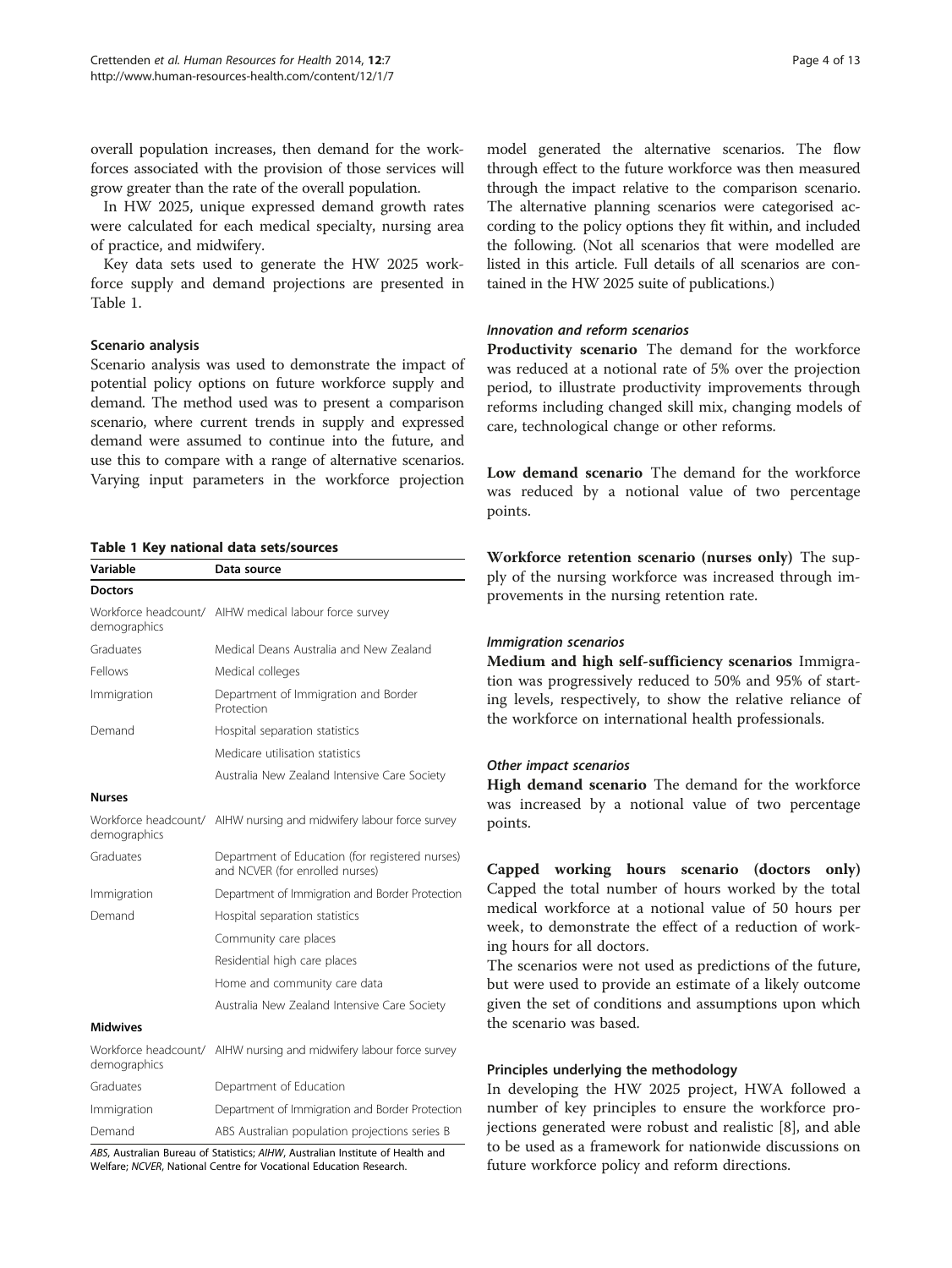#### Methodological robustness and coherency

The selection of the workforce projection methodologies used involved consideration of a broad range of literature relating to health workforce planning and modelling [[9-13](#page-12-0)]. The methodology chosen (described above) was determined to be the most fit-for-purpose, and was applied across the medical, nursing and midwifery workforces. This consistency and coherency in application allowed for meaningful comparisons and policy considerations at a national level.

## Use of national data

All input data was sourced from nationally comparable data sets (Table [1\)](#page-3-0). This meant the characteristics of the existing workforces and derived items such as exit rates were all developed on the same basis across Australia. The use of national data reinforced the coherence and consistency of applying the same methodology across workforces to allow for meaningful national comparisons.

## Explicit assumptions

Workforce projections provide likely outcomes given the assumptions on which they are based. The assumptions underpinning HW 2025 were exposed for critical review through an extensive consultation process to ensure they were realistic and defensible. The underpinning assumptions were also published with the workforce projections to ensure the results could be interpreted accurately.

#### Consultation and review processes

The methodology, data and underpinning assumptions that created the HW 2025 workforce projections were consulted on extensively through the course of the project. In particular:

- A Technical Reference Group, composed of representatives from academia, government and the health sector, provided advice and expertise on issues including the appropriateness of the underpinning assumptions and best practice approaches to quantifying education and training capacity and modelling workload measures.
- The methodology paper was available for public comment.
- Structured workshops were conducted with workforce participants and organisations to expose the overall method and the assumptions underlying the baseline projections to critical review.
- Clinical leads (health professionals representing each of the fields of medicine, nursing and midwifery) provided clinical expertise and context to the workforce projections and the development of alternative scenarios.

#### Iterative process

Workforce projections become less accurate as the period of time over which they apply increases. The World Health Organization noted "It is therefore critical that plans include mechanisms for adjustment according to changing ongoing circumstances. Making projections is a policy-making necessity, but is also one that must be accompanied by regular re-evaluation and adjustment" [[9\]](#page-12-0). HW 2025 projections will be updated as new data become available, and the methodology and assumptions will be periodically reviewed with the assistance of clinical experts to ensure the projections remain realistic and relevant.

# Value of the Health Workforce 2025 methodology and principles

As outlined earlier, health workforce planning can be conducted using different methodologies. Many institutions in Australia, including state and territory governments, employers, professions and other planners, also conduct health workforce planning. Such workforce planning is often conducted for different purposes and has different scopes, data sources and assumptions. A national picture from such workforce planning cannot be obtained.

While previous national health workforce planning has also been conducted, this was in a siloed approach examining individual specialty workforces (for example, anaesthesia specialists, radiology specialists, critical care nurses) in isolation and at different points in time.

Historically, there has also been no connection between the health and higher education sectors when conducting workforce planning, which is important given the vital role the education sector plays in generating the future health workforce.

HW 2025 addresses the above limitations. Using the methodology and principles outlined, HWA has developed a set of nationally authoritative, consistent and coherent health workforce projections to be used for health workforce planning. The national nature of the workforce projections is vital. National challenges are facing the health workforce, and the national planning conducted allows, for the first time, a single consistent approach to workforce management.

HW 2025 provides the evidence base from which student and training intakes can be aligned with projected health workforce requirements. As part of this, HWA has a responsibility to develop and implement programmes to increase the capacity and effectiveness of clinical training for health professions - providing a clear practical link between the health and education sectors.

Additionally, engagement with stakeholders through the extensive consultation and review processes ensured the workforce projections developed were relevant,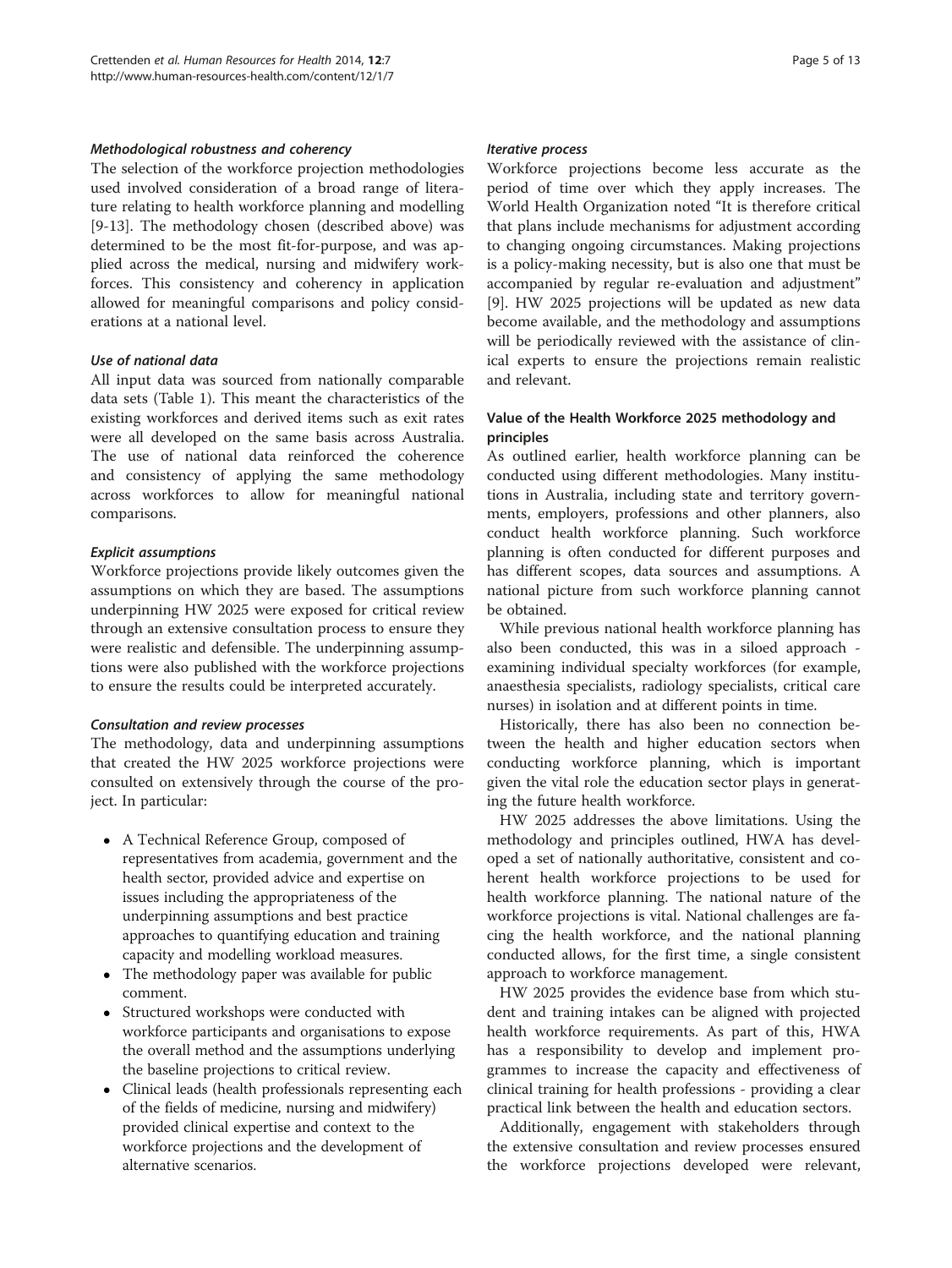trusted and supported across the sector. This has meant HW 2025 results have been accepted as an evidence base upon which policy decisions are made.

Finally, the iterative nature of HW 2025 provides a means for the impact of incremental adjustments to the health workforce to be measured, taking into account significant changes in the health system or the underlying social and economic environment. This, along with the alignment of student and training intakes to projected health workforce requirements, is vital in avoiding previous boom and bust cycles of supply of the health workforce.

## Results

Summary results from the HW 2025 project are presented for doctors, nurses and medical specialties. Additional results were generated for midwives, registered nurses and enrolled nurses, and registered nurses and enrolled nurses by area of practice<sup>d</sup>. These results are available in the HW 2025 suite of publications [\[14](#page-12-0)-[16](#page-12-0)].

#### Doctors

Figures 2, [3](#page-6-0) and [4](#page-6-0) present the workforce supply and demand projections for the comparison and alternative scenarios for the medical workforce. The comparison scenario indicates that if current trends and conditions were to continue into the future, the medical workforce would largely be sustainable without changes to policy settings, with workforce demand exceeding supply by approximately 2,700 doctors in 2025.

Both innovation and reform scenarios (productivity and low demand) have a positive impact on the workforce gap relative to the comparison scenario (Figures 2 and [3](#page-6-0)). Under these scenarios, the medical workforce moves from a position of demand exceeding supply in 2025 under the comparison scenario to supply exceeding demand - by approximately 2,800 doctors in the productivity scenario, and 18,700 doctors in the low demand scenario. While both scenarios do not attribute their effects to particular measures, they demonstrate the potential aggregate effects of achieving specific improvements in productivity, or lowering demand for the medical workforce.

The self-sufficiency scenarios reduce workforce supply by reducing the number of migrants. Both self-sufficiency scenarios result in workforce demand substantially exceeding workforce supply in 2025, by approximately 9,300 doctors for medium self-sufficiency and 15,200 under high self-sufficiency (Figure [4](#page-6-0)). In both scenarios, demand exceeds supply earlier than the comparison scenario - in 2017 for medium self-sufficiency and 2019 for high selfsufficiency. These results demonstrate the significant role of international contributions to the medical workforce in meeting current and projected future demand.

Of all scenarios modelled, the high demand scenario has the greatest impact relative to comparison scenario with demand exceeding supply by approximately 26,000 doctors (Figure [3](#page-6-0)). Reasons for increasing demand could include changing community expectations and increases beyond those predictable by effects such as aging and burden of disease. This highlights that any increases in

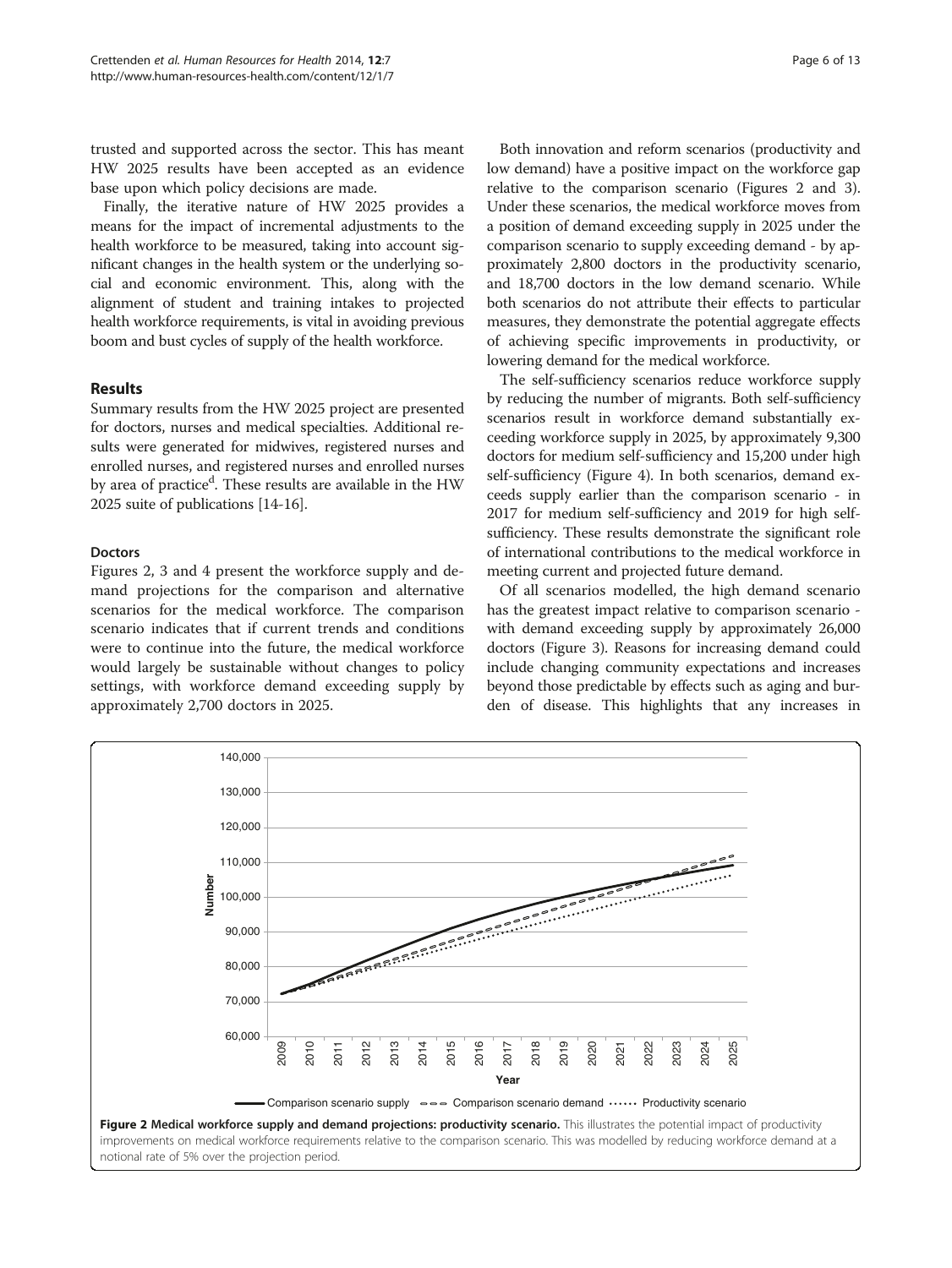<span id="page-6-0"></span>

140,000 130,000 120,000 110,000 **Number** 100,000 **CONSTRUCTION OF PROPERTY** 90,000 80,000 70,000 60,000 2009 2013 2016 2010 2012 2015 2018 2023 2020 2022 2024  $201$ 2021 **2025** 2017 201  $\rm \dot{\rm g}$ **Year** Comparison scenario supply e e e Comparison scenario demand ...... Medium self-sufficiency scenario  $-$  - High self-sufficiency scenario Figure 4 Medical workforce supply and demand projections: medium and high self-sufficiency scenarios. This illustrates the potential impact of changes in immigration levels on future medical workforce requirements relative to the comparison scenario. In the medium and high self-sufficiency scenarios, immigration was progressively reduced to 50% and 95% of starting levels, respectively.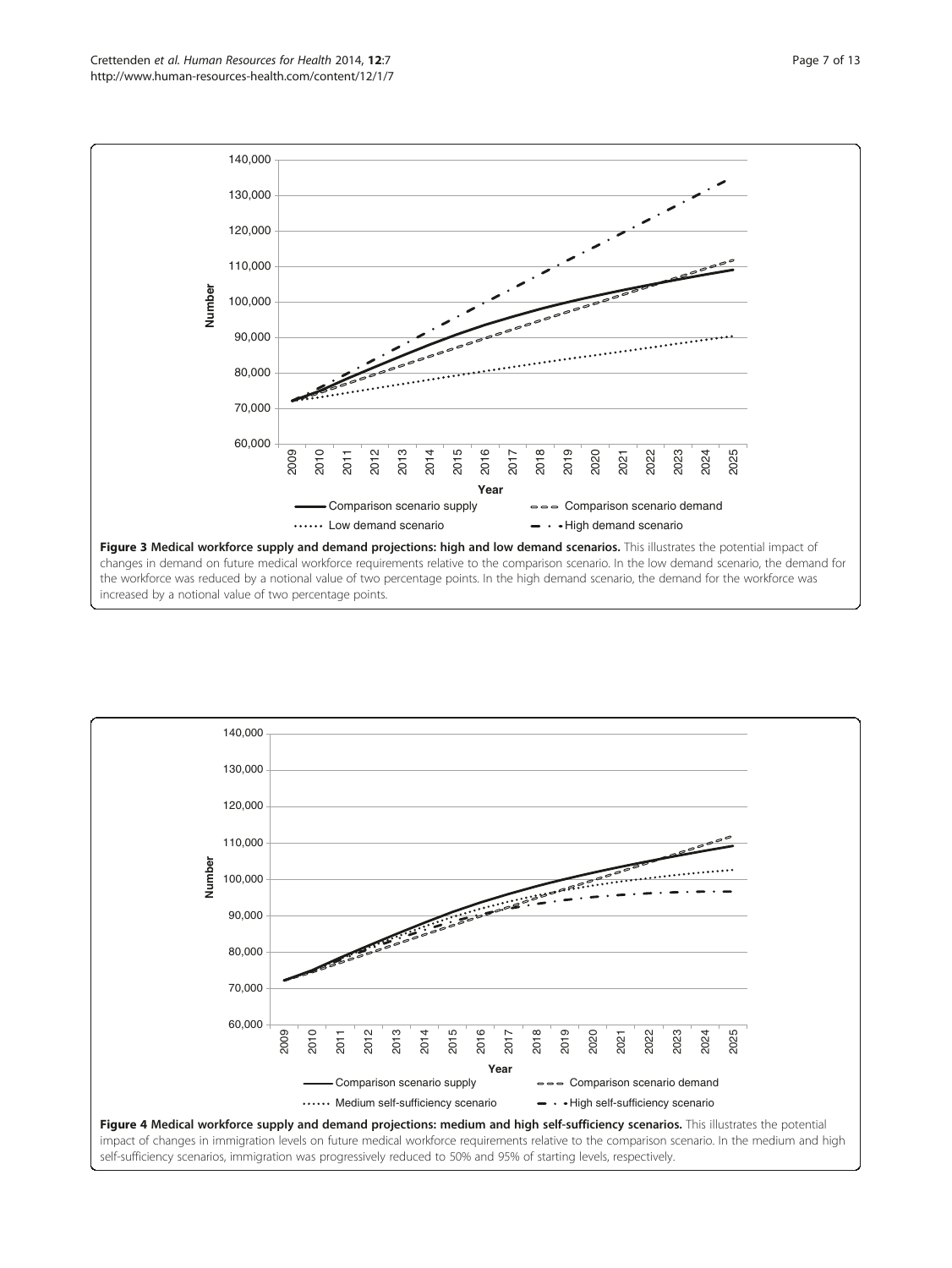demand (with other factors remaining the same) would have a substantial impact on the requirement for doctors.

#### Nurses

Figures 5, [6](#page-8-0), [7](#page-8-0) and [8](#page-9-0) present the workforce supply and demand projections for the comparison and alternative scenarios for the nursing workforce.

In developing the nursing workforce projections, examination of recent trends showed nursing exit rates for the period 2007/2008 were markedly lower than those from 2001 to 2006 (likely a result of the impact of the tighter economic environment on superannuation savings). For the comparison scenario, where recent trends are assumed to continue into the future, an informed decision was made (using the consultation and review processes outlined earlier) to apply the 2007/ 2008 exit rates until 2012, after which they reverted in equal increments to the 2001 to 2006 levels, until from 2016 onwards the 2001 to 2006 exit rates applied fully.

In the comparison scenario, a significant nursing workforce gap is projected without change to policy settings, with the exit rates reverting to 2001 to 2006 levels from 2016. The comparison scenario estimates the demand for nurses will exceed supply from approximately 2014 onwards, with a shortfall of almost 110,000 nurses by 2025.

Each of the innovation and reform scenarios (productivity - Figure 5; workforce retention - Figure [6;](#page-8-0) and low demand - Figure [7](#page-8-0)) reduce the amount by which the demand for nurses exceeds supply relative to the comparison scenario in 2025. Of the three innovation and reform scenarios, the workforce retention scenario has

the greatest impact in reducing the gap between nursing workforce demand and supply in 2025 (Figure [6\)](#page-8-0). In this scenario, the nursing exit rates observed in 2007/2008 (which were substantially lower than historical levels) were retained across the projection period other than through normal ageing effects. This demonstrates the sensitivity of the model to the nursing exit rate, and provides insight into the effects of

retention strategies on meeting the demand for nurses. The self-sufficiency scenarios extend the amount by which workforce demand exceeds supply relative to the comparison scenario; however, the impact is not as significant when compared with the results for doctors (Figure [8](#page-9-0)). The impact of the self-sufficiency scenario for nurses is also not as substantial as the impact of the innovation and reform scenarios, indicating the nursing workforce is not overly sensitive to changes in immigration.

#### Medical specialties

Table [2](#page-9-0) provides a summary of selected medical specialty workforce projections, showing the net difference between projected workforce supply and expressed demand in 2025 under each alternative scenario. Where the difference is positive, workforce supply increased relative to workforce demand; where negative, expressed demand increased relative to workforce supply. Workforce supply in 2009 is also shown to indicate the magnitude of the movement under each scenario.

In addition to the workforce projection results, Table [2](#page-9-0) also shows the existing workforce position (EWP) assessment of selected medical specialties. (Results are not presented for all medical specialties that workforce

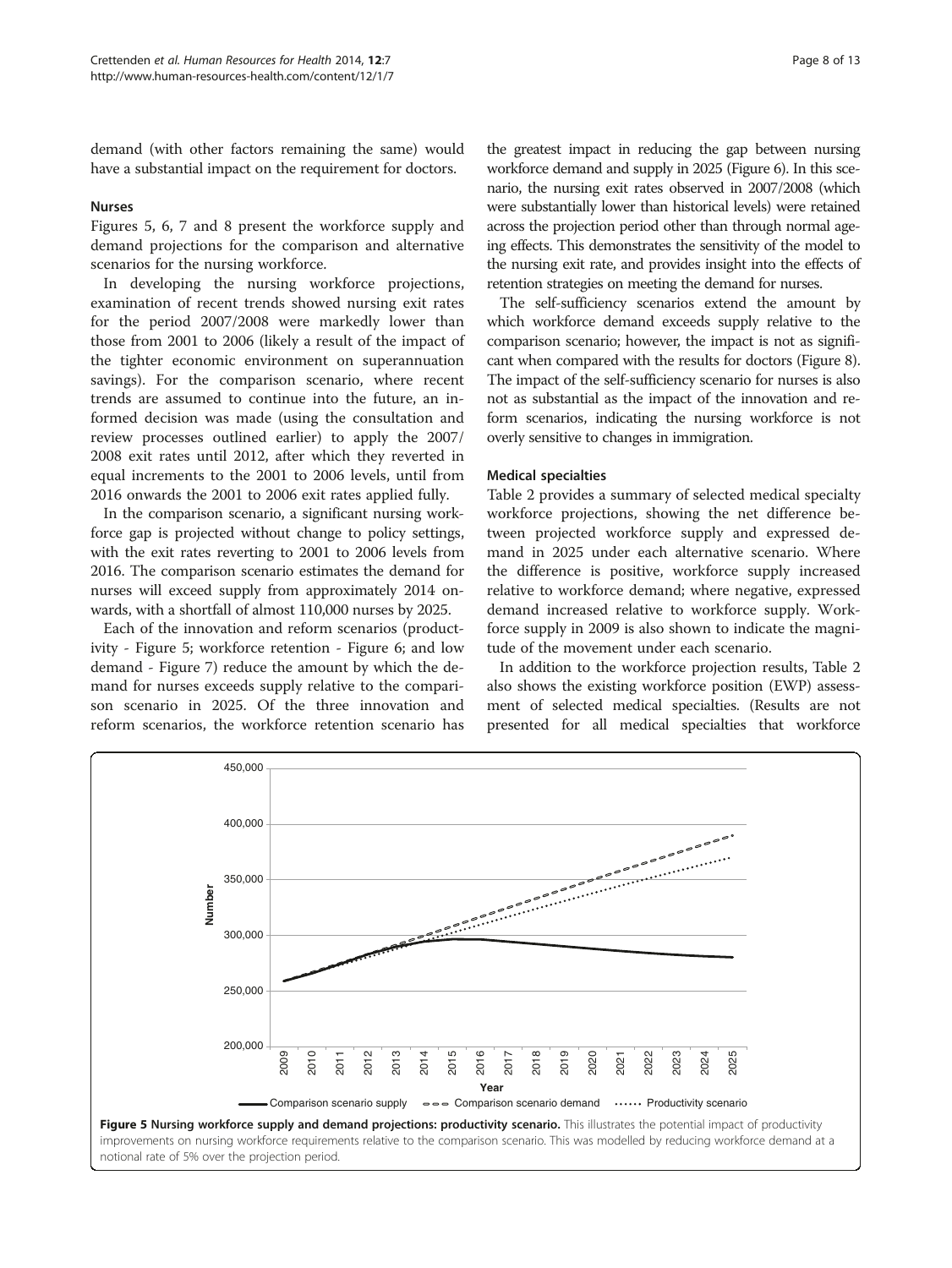<span id="page-8-0"></span>



changes in demand on future nursing workforce requirements relative to the comparison scenario. In the low demand scenario, the demand for the workforce was reduced by a notional value of two percentage points. In the high demand scenario, the demand for the workforce was increased by a notional value of two percentage points.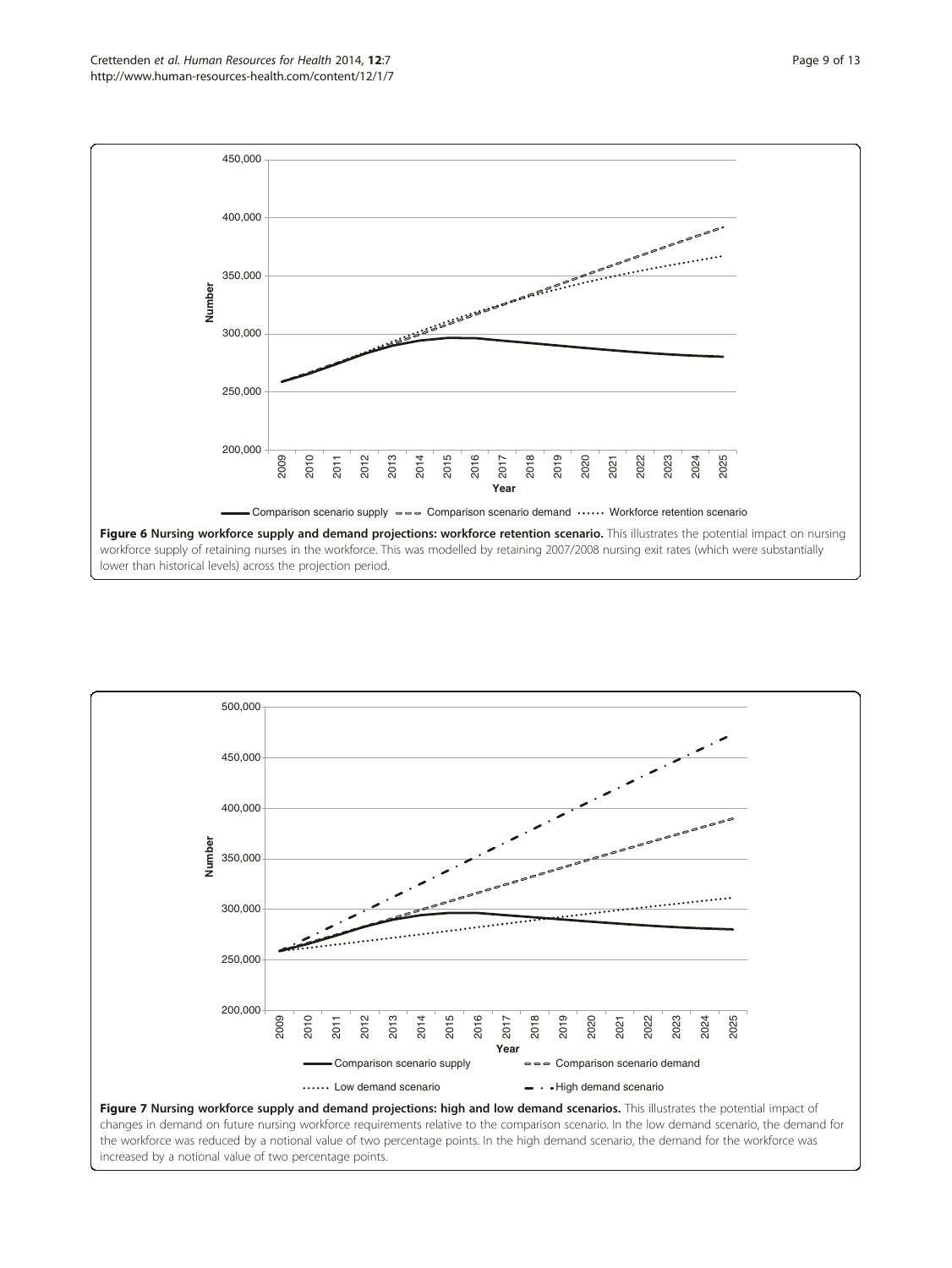<span id="page-9-0"></span>

projections were generated for. All medical specialty results are contained in [\[16\]](#page-12-0).) For the medical and nursing workforce projections, it was assumed that the workforce was in balance at the beginning of the projection period. Feedback from stakeholders indicated this was not realistic, so prior to the development of the medical specialty workforce projections (which occurred after publication of the medical and nursing workforce projections), the EWP assessment was developed.

The EWP provides context for interpreting the workforce projection results, rather than assuming the workforce projections started from a position of balance. The EWP was determined from expert opinion from Australian state and territory government health departments, private employers and the profession, and an analysis of current vacancies and waiting times (where relevant and available). The EWP scale was:

Green: no current perceived shortage - sufficient workforce for existing expressed service demand, minimal number of vacancies, no difficulty filling positions, and short waiting times.

| <b>Medical specialty</b>   | Existing<br>workforce<br>position | 2009<br>workforce<br>supply | Net workforce movement in 2025<br>(difference between workforce supply and expressed demand) |                                             |                                               |                                     |
|----------------------------|-----------------------------------|-----------------------------|----------------------------------------------------------------------------------------------|---------------------------------------------|-----------------------------------------------|-------------------------------------|
|                            |                                   |                             | Comparison<br>scenario                                                                       | Service and<br>workforce<br>reform scenario | <b>Medium</b><br>self-sufficiency<br>scenario | Capped<br>working<br>hours scenario |
| Anaesthesia                | Orange                            | 3,476                       | 130                                                                                          | 861                                         | $-71$                                         | 85                                  |
| Emergency medicine         | Orange                            | 1,134                       | $-40$                                                                                        | 221                                         | $-138$                                        | $-80$                               |
| General practice           | Red                               | 26,389                      | 57                                                                                           | 6,590                                       | $-3,831$                                      | 8                                   |
| Intensive care             | Green                             | 517                         | 35                                                                                           | 184                                         | 9                                             | $-96$                               |
| Obstetrics and gynaecology | Orange                            | 1,562                       | $-142$                                                                                       | 221                                         | $-302$                                        | $-265$                              |
| Ophthalmology              | Orange                            | 843                         | $-162$                                                                                       | 28                                          | $-204$                                        | $-180$                              |
| Psychiatry                 | Red                               | 2,981                       | $-452$                                                                                       | 321                                         | $-784$                                        | $-498$                              |
| Radiation oncology         | Red                               | 245                         | $-57$                                                                                        | 25                                          | $-65$                                         | $-91$                               |
| General surgery            | Orange                            | 1,181                       | 519                                                                                          | 829                                         | 430                                           | 296                                 |
| Orthopaedic surgery        | Green                             | 1,168                       | 148                                                                                          | 444                                         | 90                                            | 7                                   |

Table 2 Selected medical specialty results - net workforce movement (headcount), 2025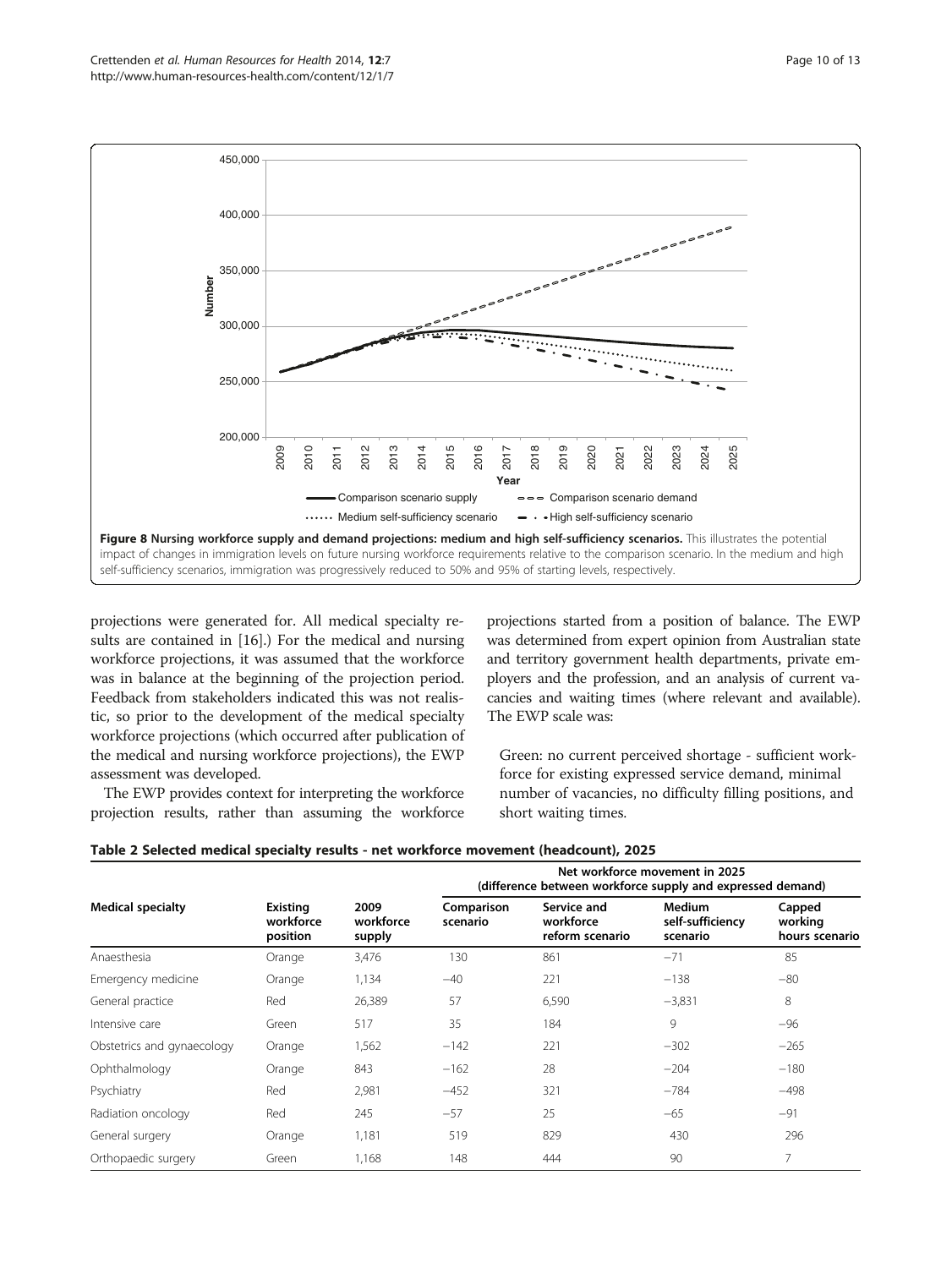Orange: some level of expressed demand exceeding available workforce - either through mal-distribution or insufficient workforce numbers, some vacancies exist, with difficulty in filling positions.

Red: perceived current shortage - expressed service demand in excess of existing workforce, ongoing vacancies exist, difficult/unable to fill positions, and extended waiting times.

The EWP assessment identified that imbalances exist across the medical specialty workforces. While some medical specialties received an EWP assessment of green (no current perceived shortage), most were assessed as orange (perceived to have some level of expressed demand exceeding available workforce), and some were assessed as red (currently in shortage, with expressed service demand exceeding the existing workforce). Specialties perceived to be in shortage included general practice, general medicine, medical oncology, psychiatry, and radiation oncology [\[16](#page-12-0)].

For the medical specialties, the workforce projection results should be interpreted relative to the EWP assessment. Where workforce supply increases relative to demand (that is, the net workforce movement in Table [2](#page-9-0) is positive), this does not necessarily imply a workforce will be in oversupply in 2025, particularly where the EWP assessment is red or orange. Key findings from the medical specialty workforce projections were: ongoing imbalances between medical specialties if current trends and conditions were to continue into the future; the service and workforce reform scenario (which incorporates a combination of reducing demand and increasing workforce productivity) had the greatest positive workforce impact relative to the comparison scenario of all the alternative scenarios; and the impact of the medium self-sufficiency scenario varied by medical specialty, demonstrating some workforces are more reliant on immigration.

# **Discussion**

The findings from HW 2025 highlighted a 'business as usual' approach to Australia's health workforce is not sustainable over the next 10 years, with a need for coordinated, long-term reforms by government, professions and the higher education and training sector for a sustainable and affordable health workforce. The main policy levers identified to achieve change were innovation and reform, immigration, training capacity and efficiency and workforce distribution.

In particular, innovation and reform was highlighted as essential to a sustainable, affordable health workforce. In their 2005 report on Australia's health workforce, Australia's Productivity Commission<sup>e</sup> noted that "productivityenhancing improvements to health workforce arrangements are critical to ensuring a sustainable health care system, particularly given the constraints on government funding for health care" [[17\]](#page-12-0). The innovation and reform scenarios in HW 2025 support this, demonstrating a substantial impact on projected workforce requirements. In Australia, recent workforce reforms have focussed on primary health care delivery, including support for new roles such as nurse practitioners by enabling access to Medicare (Australia's universal health insurance scheme which provides access to free or subsidised treatment by authorised practitioners). HWA's workforce innovation and reform programme is also supporting workforce reforms through expanded scopes of practice projects (such as expanding the use of physiotherapists in emergency departments and extending the role of paramedics) and building the role of rural medical generalists.

From the HW 2025 results, five policy proposals relating to the levers of innovation and reform, immigration, training capacity and efficiency and workforce distribution were approved by SCoH: 1) improved productivity through workforce innovation and reform; 2) improved mechanisms for the provision of efficient training; 3) addressing barriers and enablers to workforce reform; 4) streamlining clinical training funding; and 5) considerations for achieving national self-sufficiency.

From these five proposals, HWA is currently pursuing two work programmes specifically relevant to the retention and distribution of the health workforce. Under the first proposal (improved productivity through workforce innovation and reform), the Nursing Retention and Productivity Project is being progressed, and under the second proposal (improved mechanisms for the provision of efficient training) the National Medical Training Advisory Network (NMTAN) is being established.

#### Nursing Retention and Productivity Project

For nurses, the workforce retention scenario had the greatest impact on the nursing workforce, demonstrating that improving the retention rate and keeping nurses in the workforce is an effective option in minimising potential future workforce shortages.

This project will propose a set of recommendations for nationally co-ordinated action by government, industry, the higher education sector, and national nursing organisations to improve nurse workforce retention and productivity. The project and recommendations were informed by: individual meetings with key stakeholders including clinical, jurisdictional and non-government representatives in each Australian State and Territory; a consultation document which received 84 submissions from organisations and individuals; a key stakeholder workshop, with over 80 representatives; a call for stories from nursing students and recent graduates on their experiences and expectations; a literature scan identifying key national and international innovations and reforms in nursing retention and productivity; and a project advisory group.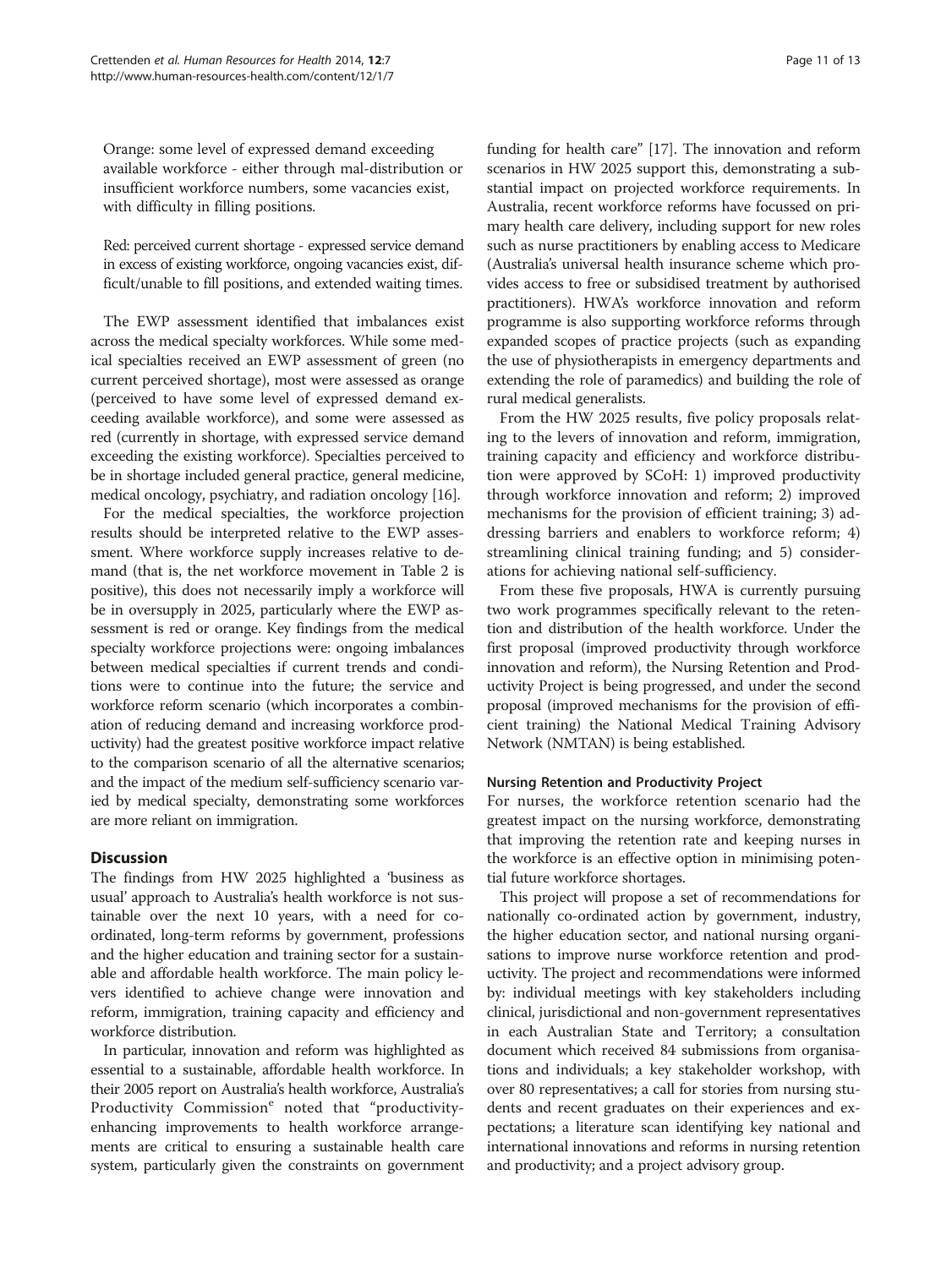The recommendations have been developed and are due to be presented to SCoH in April 2014.

If fully implemented, the recommendations will help to develop and maintain a sustainable, flexible, skilled nursing workforce to deliver safe, effective care within a multi-disciplinary team.

#### National Medical Training Advisory Network

Australia has no national co-ordinating mechanism linking vocational training availability for each medical specialty with the workforce needs of the community. Consequently, supply of each specialty group has been driven by factors not directly related to the community's requirement for health services, including: trainee career preferences; the service requirements for trainees - that is, the reliance on trainees rather than specialists to provide services within parts of the health system; and the remuneration opportunities of different specialties.

NMTAN is being designed to generate policy advice that improves co-ordination of medical training to meet Australia's workforce need. NMTAN will enhance planning, co-ordination and governance of medical training from profession entry through to vocational training by: aligning medical training effort with agreed national workforce requirements, focused on those areas where national effort adds value in addressing identified issues; progressing targeted medical training reforms, including those addressing geographic mal-distribution; forging stronger links between medical training activity, the health needs of the community and emerging models of care; and providing expert policy advice and guidance to the government, higher education, training and regulation sectors on national medical training issues.

The primary product from NMTAN is a series of rolling medical training plans with a focus on better coordination of medical education.

From these plans, NMTAN will identify annual target ranges for: medical student intakes; internships; basic and advanced trainee positions by specialty; and immigration requirements.

These targets will be reported to SCoH. Subject to the availability and robustness of data, these estimates will provide a level of geographic analysis to a state level (for smaller Australian states and territories) and at a regional level for larger Australian states.

NMTAN is in its establishment phase, and in 2013/2014 the concept of operations will be developed and implemented. The first national medical training plan is also due to be delivered to SCoH in the second quarter of 2014.

## Conclusion

HW 2025 workforce projections provided Australia's first major, long-term national projections for the health workforce to 2025. The projections were developed

using a principles and evidence-based approach, and demonstrated that a 'business as usual' approach to Australia's health workforce is not sustainable over the next 10 years.

The evidence basis upon which the workforce projections were developed enabled them to be used as a framework for a nationwide discussion on future directions for workforce policy and reform directions. From the policy proposals presented to SCoH, HWA is actively pursuing two work programmes that relate directly to key findings from the workforce projections. These work programmes will inform policy development relating to the productivity and retention of Australia's nursing workforce, and the distribution of the medical workforce across medical specialties, to best match community health needs.

HW 2025 is also not a one-off project. It is an ongoing process where HWA will continue to develop and improve health workforce projections incorporating data and methodology improvements to support incremental health workforce changes.

#### **Endnotes**

<sup>a</sup>Australia has a federal system of government, where powers are divided between a national government and state and territory governments.

b COAG is the peak intergovernmental forum in Australia. COAG promotes policy reforms that are of national significance, or which need co-ordinated action by all Australian Governments. COAG is supported by ongoing standing councils.

SCoH is one of the standing councils supporting COAG. It is comprised of Australian Commonwealth, State, Territory and New Zealand Ministers with responsibility for health matters, and the Commonwealth Minister for Veteran's affairs.

d There are two levels of regulated nurses in Australia - Registered Nurses (RNs) and Enrolled Nurses (ENs). A RN is a person who has completed, as a minimum, a 3-year bachelor degree and is registered with the Nursing and Midwifery Board of Australia (NMBA). RNs practise independently and interdependently, assuming accountability and responsibility for their own actions and delegation of care to ENs and other health care workers. An EN usually works with RNs to provide patients with basic nursing care, doing less complex procedures than RNs. ENs must complete accredited training through a Vocational Education Training provider, and are also registered with the NMBA. In HW 2025, workforce projections were developed for RNs and ENs, as well as RNs and ENs categorised to the following areas of practice: acute care, critical care and emergency, aged care, mental health and all other areas.

The Productivity Commission is the Australian Government's independent research and advisory body on a